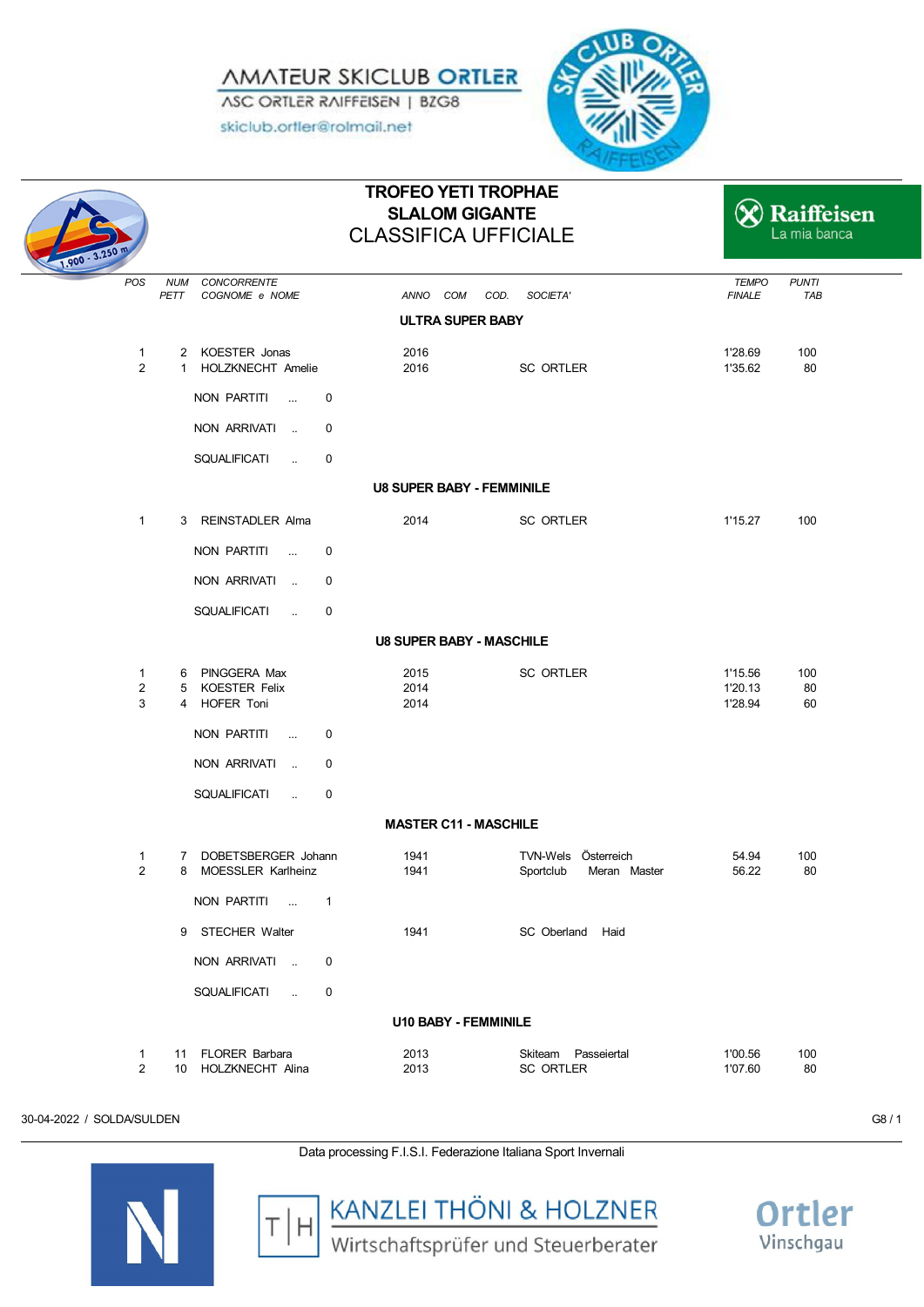| POS                            | <b>NUM</b><br>PETT | <b>CONCORRENTE</b><br>COGNOME e NOME        |   | <b>ANNO</b>                     | <b>COM</b>            | COD. | SOCIETA'                                       | <b>TEMPO</b><br><b>FINALE</b> | <b>PUNTI</b><br><b>TAB</b> |
|--------------------------------|--------------------|---------------------------------------------|---|---------------------------------|-----------------------|------|------------------------------------------------|-------------------------------|----------------------------|
|                                |                    | <b>NON PARTITI</b><br>$\ddot{\phantom{a}}$  | 0 |                                 |                       |      |                                                |                               |                            |
|                                |                    | NON ARRIVATI<br>ä.                          | 0 |                                 |                       |      |                                                |                               |                            |
|                                |                    | <b>SQUALIFICATI</b><br>$\ddot{\phantom{a}}$ | 0 |                                 |                       |      |                                                |                               |                            |
|                                |                    |                                             |   | <b>U12 CUCCIOLI - FEMMINILE</b> |                       |      |                                                |                               |                            |
| 1                              | 12                 | <b>ANGERER Nina</b>                         |   | 2010                            |                       |      | SC ORTLER                                      | 49.78                         | 100                        |
| $\overline{2}$                 | 15                 | MUSSNER Frida                               |   | 2011                            |                       |      | 00516 AS MERANO S.P.D.                         | 53.22                         | 80                         |
| 3                              | 16                 | STOFNER Magdalena                           |   | 2010                            |                       |      | 00039 ASV WELSCHNOFEN                          | 53.28                         | 60                         |
| 4<br>5                         | 13<br>18           | KUPPELWIESER Anne<br><b>STECK Eva</b>       |   | 2010<br>2011                    |                       |      | <b>SSV Prad</b><br><b>SSV Prad</b>             | 54.64<br>57.23                | 50<br>45                   |
| 6                              | 14                 | <b>GAMPER Judith</b>                        |   | 2010                            |                       |      | <b>SSV Prad</b>                                | 58.85                         | 40                         |
| $\overline{7}$                 | 17                 | <b>BARBETTA Gioia</b>                       |   | 2011                            |                       |      | SC Azimut BZ                                   | 1'04.09                       | 36                         |
|                                |                    | <b>NON PARTITI</b><br>$\ddotsc$             | 0 |                                 |                       |      |                                                |                               |                            |
|                                |                    | <b>NON ARRIVATI</b><br>ä.                   | 0 |                                 |                       |      |                                                |                               |                            |
|                                |                    | <b>SQUALIFICATI</b><br>$\ddot{\phantom{a}}$ | 0 |                                 |                       |      |                                                |                               |                            |
|                                |                    |                                             |   | <b>U12 CUCCIOLI - MASCHILE</b>  |                       |      |                                                |                               |                            |
| $\mathbf{1}$                   | 29                 | KASER Simon                                 |   | 2010                            |                       |      | <b>ASV Völs</b>                                | 49.12                         | 100                        |
| $\overline{2}$                 | 27                 | PICHLER Tommy                               |   | 2011                            |                       |      | Skiteam<br>Passeiertal                         | 50.72                         | 80                         |
| 3                              | 23                 | PRANTL Samuel                               |   | 2011                            |                       |      | 00516 AS MERANO S.P.D.                         | 51.52                         | 60                         |
| 4<br>5                         | 22<br>28           | DEJORI Julian<br>PLANK Iven                 |   | 2011<br>2011                    |                       |      | 00039 ASV WELSCHNOFEN<br>00039 ASV WELSCHNOFEN | 52.73<br>52.86                | 50<br>45                   |
| 6                              | 19                 | <b>KASERER Paul</b>                         |   | 2011                            |                       |      | SSV Prad                                       | 54.02                         | 40                         |
| $\overline{7}$                 | 25                 | <b>MORTER Yannick</b>                       |   | 2010                            |                       |      | Skiteam Passeiertal                            | 54.96                         | 36                         |
| 8                              | 24                 | <b>DEJORI Alex</b>                          |   | 2011                            |                       |      | 00039 ASV WELSCHNOFEN                          | 56.75                         | 32                         |
| 9<br>10                        | 21<br>20           | <b>GAMPER Simon</b><br><b>AUER Julian</b>   |   | 2011<br>2011                    |                       |      | SSV Prad<br><b>SSV Prad</b>                    | 57.77<br>59.23                | 29<br>26                   |
|                                |                    | <b>NON PARTITI</b><br>$\ddotsc$             | 1 |                                 |                       |      |                                                |                               |                            |
|                                | 26                 | LEONARDELLI Alessandro                      |   | 2010                            |                       |      |                                                |                               |                            |
|                                |                    | <b>NON ARRIVATI</b><br>$\ddot{\phantom{a}}$ | 0 |                                 |                       |      |                                                |                               |                            |
|                                |                    | <b>SQUALIFICATI</b><br>ä.                   | 0 |                                 |                       |      |                                                |                               |                            |
|                                |                    |                                             |   | <b>MASTER D9 - FEMMINILE</b>    |                       |      |                                                |                               |                            |
| $\mathbf{1}$                   |                    | 30 CIATTI Marta                             |   | 1950                            |                       |      | Sportclub<br>Meran Master                      | 57.40                         | 100                        |
|                                |                    | NON PARTITI<br>$\sim$                       | 0 |                                 |                       |      |                                                |                               |                            |
|                                |                    | NON ARRIVATI<br>$\ddot{\phantom{a}}$        | 0 |                                 |                       |      |                                                |                               |                            |
|                                |                    | SQUALIFICATI<br>$\ddot{\phantom{a}}$        | 0 |                                 |                       |      |                                                |                               |                            |
|                                |                    |                                             |   |                                 | <b>MASTER D5 - D6</b> |      |                                                |                               |                            |
| $\mathbf{1}$<br>$\overline{2}$ |                    | 32 ORTNER Helena<br>31 ALTHERR Monika       |   | 1962<br>1968                    |                       |      | Sportclub<br>Meran Master<br>SC Urnaesch       | 52.38<br>1'09.94              | 100<br>80                  |
|                                |                    | NON PARTITI<br>$\sim$                       | 0 |                                 |                       |      |                                                |                               |                            |
|                                |                    | NON ARRIVATI<br>$\mathbf{r}$                | 0 |                                 |                       |      |                                                |                               |                            |
|                                |                    | <b>SQUALIFICATI</b><br>$\ddot{\phantom{a}}$ | 0 |                                 |                       |      |                                                |                               |                            |
|                                |                    |                                             |   |                                 | <b>MASTER D1 - D2</b> |      |                                                |                               |                            |
| 1<br>$\overline{2}$            | 33                 | ALTHERR Marlis<br>34 SUTTER Andrea          |   | 1990<br>1982                    |                       |      | SC Urnaesch<br>SC Urnaesch                     | 50.37<br>1'03.44              | 100<br>80                  |
|                                |                    | NON PARTITI<br>$\ddotsc$                    | 0 |                                 |                       |      |                                                |                               |                            |

30-04-2022 / SOLDA/SULDEN G8 / 2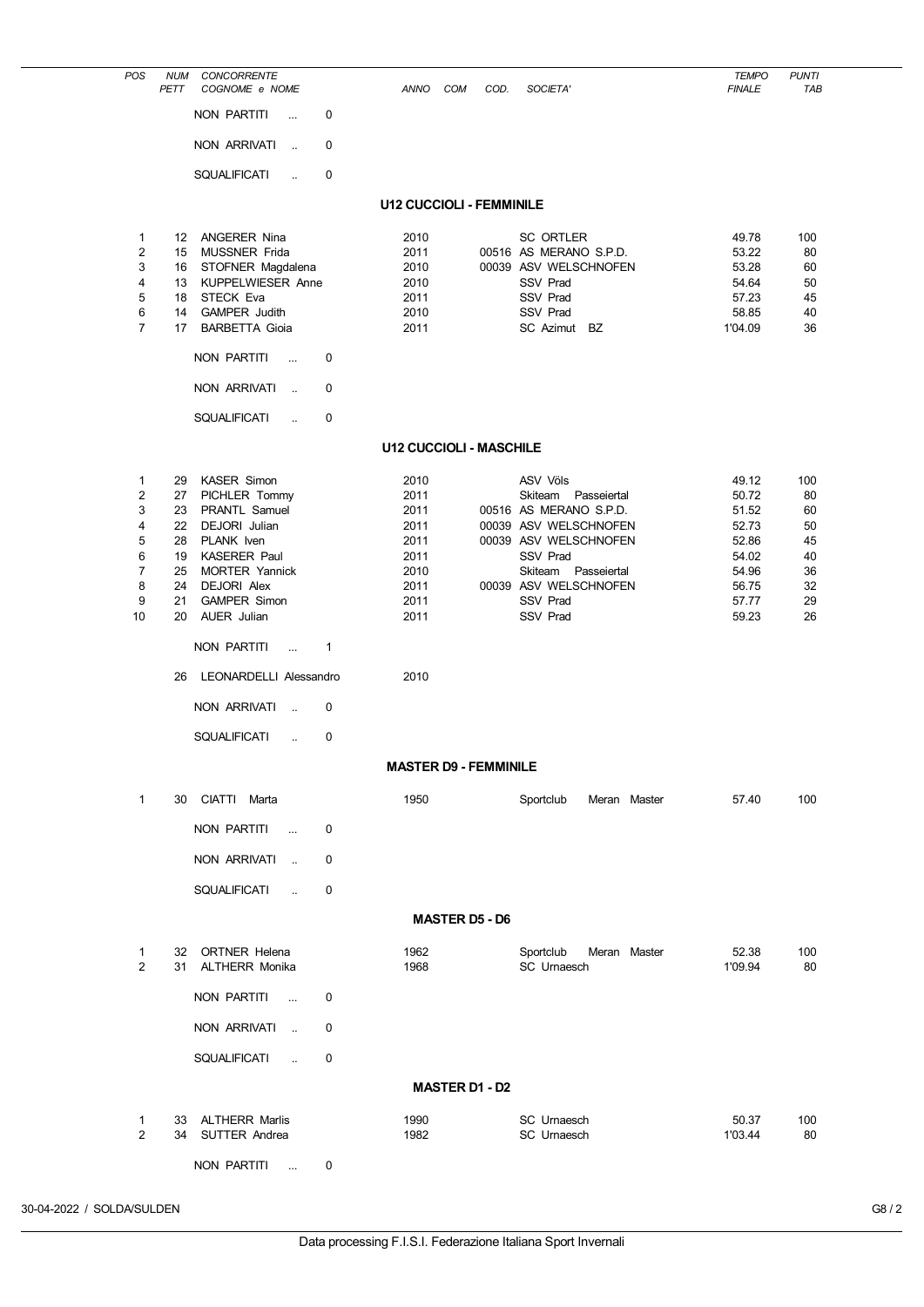| POS                 | <b>NUM</b><br>PETT | <b>CONCORRENTE</b><br>COGNOME e NOME                       | ANNO                         | COM                   | COD. | SOCIETA'                               |                |                  | <b>TEMPO</b><br><b>FINALE</b> | <b>PUNTI</b><br>TAB |
|---------------------|--------------------|------------------------------------------------------------|------------------------------|-----------------------|------|----------------------------------------|----------------|------------------|-------------------------------|---------------------|
|                     |                    | <b>NON ARRIVATI</b><br>$\mathbf 0$<br>$\sim$               |                              |                       |      |                                        |                |                  |                               |                     |
|                     |                    | <b>SQUALIFICATI</b><br>$\mathbf 0$<br>$\ddot{\phantom{a}}$ |                              |                       |      |                                        |                |                  |                               |                     |
|                     |                    |                                                            | <b>MASTER C10 - MASCHILE</b> |                       |      |                                        |                |                  |                               |                     |
| 1                   | 37                 | GALLMETZER Josef                                           | 1942                         |                       |      | Sportclub                              |                | Meran Master     | 55.48                         | 100                 |
| $\overline{2}$<br>3 | 38<br>35           | PERKMANN Heinz<br><b>BODAY Robert</b>                      | 1946<br>1944                 |                       |      | Sportclub<br>Sportclub                 | Meran<br>Meran | Master<br>Master | 56.22<br>57.45                | 80<br>60            |
|                     |                    | <b>NON PARTITI</b><br>0<br>                                |                              |                       |      |                                        |                |                  |                               |                     |
|                     |                    | NON ARRIVATI<br>$\mathbf 1$<br>$\sim$                      |                              |                       |      |                                        |                |                  |                               |                     |
|                     | 36                 | <b>BAURSCHAFTER Fritz</b>                                  | 1943                         |                       |      | Sportclub                              |                | Meran Master     |                               |                     |
|                     |                    |                                                            |                              |                       |      |                                        |                |                  |                               |                     |
|                     |                    | SQUALIFICATI<br>$\mathbf 0$<br>ä.                          |                              |                       |      |                                        |                |                  |                               |                     |
|                     |                    |                                                            | <b>MASTER C9 - MASCHILE</b>  |                       |      |                                        |                |                  |                               |                     |
| 1<br>$\overline{2}$ | 40<br>42           | <b>RAINER Alois</b><br><b>WATZLAWICK Paul</b>              | 1951<br>1951                 |                       |      | <b>ASV Schnals</b><br>Sportclub        |                | Meran Master     | 50.71<br>56.90                | 100<br>80           |
|                     |                    | <b>NON PARTITI</b><br>$\overline{2}$<br>$\ddotsc$          |                              |                       |      |                                        |                |                  |                               |                     |
|                     | 39                 | LADURNER Helmuth                                           | 1949                         |                       |      | Sportclub                              | Meran          | Master           |                               |                     |
|                     | 41                 | <b>GOEGELE Matthias</b>                                    | 1947                         |                       |      | Sportclub                              | Meran          | Master           |                               |                     |
|                     |                    | <b>NON ARRIVATI</b><br>$\mathbf 0$<br>$\ddot{\phantom{a}}$ |                              |                       |      |                                        |                |                  |                               |                     |
|                     |                    | <b>SQUALIFICATI</b><br>$\mathbf 0$<br>ä.                   |                              |                       |      |                                        |                |                  |                               |                     |
|                     |                    |                                                            |                              | <b>MASTER C7 - C8</b> |      |                                        |                |                  |                               |                     |
| 1<br>2              | 44<br>47           | RESENBERGER Gerhard<br>POSNER JÜrgen                       | 1956<br>1955                 |                       |      | SC Penzberg<br>SSV Spaichingen         | 1907           |                  | 48.87<br>53.38                | 100<br>80           |
| 3                   | 48                 | PFITSCHER Urbald                                           | 1953                         |                       |      | Sportclub                              |                | Meran Master     | 54.94                         | 60                  |
|                     |                    | <b>NON PARTITI</b><br>3<br>                                |                              |                       |      |                                        |                |                  |                               |                     |
|                     | 43                 | AUGSCHOELL Florian                                         | 1954                         |                       |      | Wipptal                                |                |                  |                               |                     |
|                     | 45<br>46           | <b>OBKIRCHER Markus</b><br><b>GAFRILLER Franz</b>          | 1960<br>1953                 |                       |      | <b>SSV Prad</b><br><b>ASC Barbian</b>  |                |                  |                               |                     |
|                     |                    | NON ARRIVATI<br>$\mathbf 0$                                |                              |                       |      |                                        |                |                  |                               |                     |
|                     |                    | <b>SQUALIFICATI</b><br>0                                   |                              |                       |      |                                        |                |                  |                               |                     |
|                     |                    |                                                            | <b>MASTER B6 - MASCHILE</b>  |                       |      |                                        |                |                  |                               |                     |
| 1                   |                    | 53 GUFLER Luis                                             | 1964                         |                       |      | Sportclub                              |                | Meran Master     | 48.98                         | 100                 |
| $\overline{2}$      |                    | 52 ALTHERR Werner                                          | 1965                         |                       |      | SC Urnaesch                            |                |                  | 56.32                         | 80                  |
|                     |                    | NON PARTITI<br>3<br>$\sim$                                 |                              |                       |      |                                        |                |                  |                               |                     |
|                     | 49<br>50           | <b>WALLNOEFER Andreas</b><br><b>MOSER Markus</b>           | 1966<br>1964                 |                       |      | <b>SC ORTLER</b><br><b>ASC Barbian</b> |                |                  |                               |                     |
|                     | 51                 | AZZARDO Gino                                               | 1965                         |                       |      | Sportclub                              |                | Meran Master     |                               |                     |
|                     |                    | NON ARRIVATI<br>0<br>$\sim$                                |                              |                       |      |                                        |                |                  |                               |                     |
|                     |                    | <b>SQUALIFICATI</b><br>0<br>$\ddot{\phantom{a}}$           |                              |                       |      |                                        |                |                  |                               |                     |
|                     |                    |                                                            | <b>MASTER B5 - MASCHILE</b>  |                       |      |                                        |                |                  |                               |                     |
| 1                   | 56                 | <b>MEIER Bruno</b>                                         | 1970                         |                       |      | <b>SC</b> Urnaesch                     |                |                  | 46.83                         | 100                 |
| 2<br>3              | 55<br>54           | FONTANIVE Stefano<br>SCHWIENBACHER Florian                 | 1969<br>1967                 |                       |      | SC Rujoch<br><b>SC ORTLER</b>          |                |                  | 48.19<br>49.05                | 80<br>60            |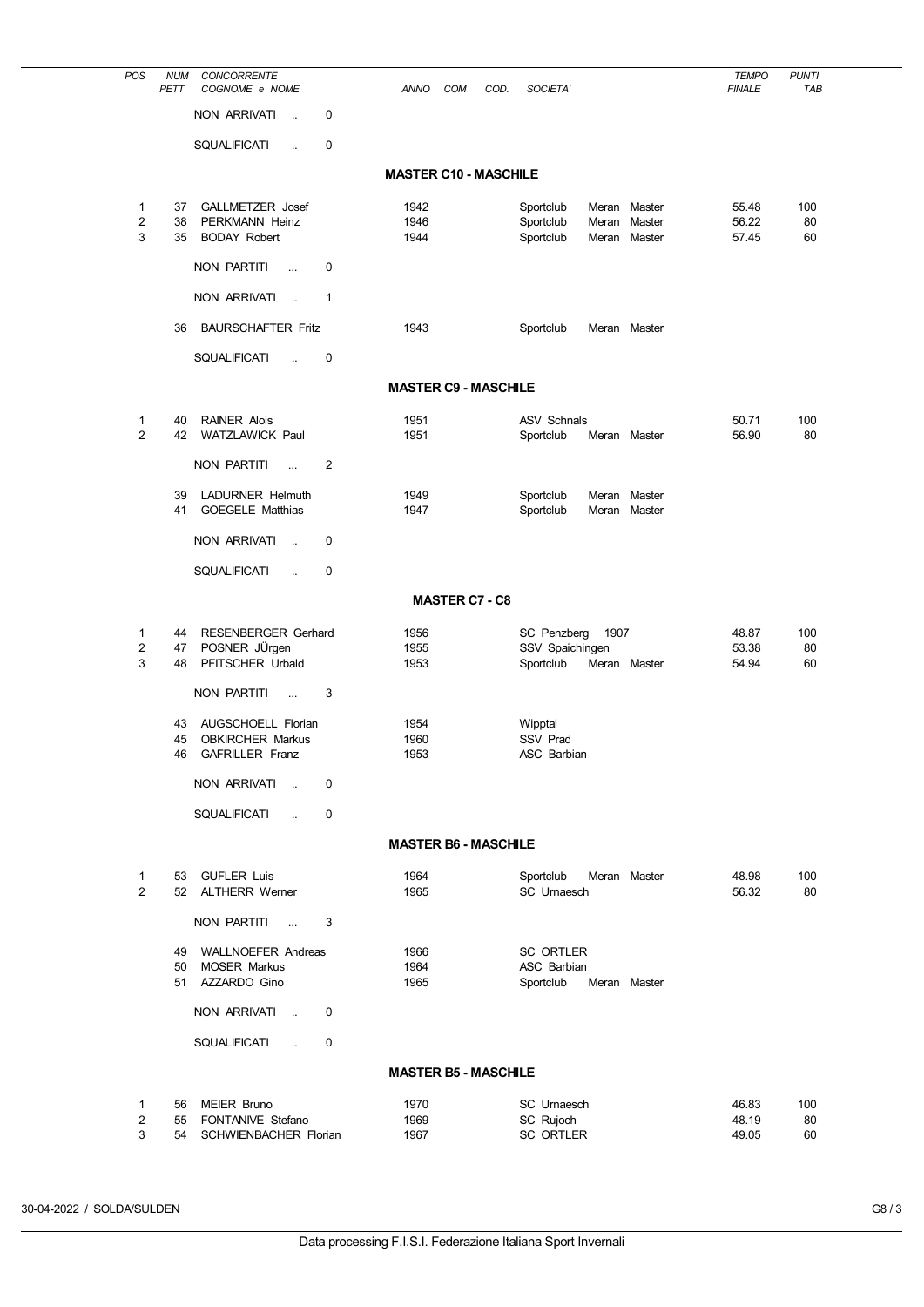| POS                 | <b>NUM</b><br>PETT | <b>CONCORRENTE</b><br>COGNOME e NOME                |                | <b>ANNO</b>  | <b>COM</b><br>COD.             | SOCIETA'                                            | <b>TEMPO</b><br><b>FINALE</b> | <b>PUNTI</b><br>TAB |
|---------------------|--------------------|-----------------------------------------------------|----------------|--------------|--------------------------------|-----------------------------------------------------|-------------------------------|---------------------|
|                     |                    | NON PARTITI<br>$\ddot{\phantom{a}}$                 | 1              |              |                                |                                                     |                               |                     |
|                     | 57                 | HOHENEGGER Josef                                    |                | 1967         |                                | SSV Prad                                            |                               |                     |
|                     |                    | NON ARRIVATI<br>$\ddot{\phantom{a}}$                | 0              |              |                                |                                                     |                               |                     |
|                     |                    | <b>SQUALIFICATI</b><br>$\ddot{\phantom{a}}$         | 0              |              |                                |                                                     |                               |                     |
|                     |                    |                                                     |                |              | <b>MASTER B4 - MASCHILE</b>    |                                                     |                               |                     |
|                     |                    |                                                     |                |              |                                |                                                     |                               |                     |
| 1<br>$\overline{2}$ | 61<br>58           | <b>KOFLER Roland</b><br>PASIN Diego                 |                | 1973<br>1974 |                                | <b>SC SARNTAL</b><br>SC Valange di Pieve<br>di      | 47.14<br>49.60                | 100<br>80           |
| 3                   | 59                 | POIRE Luca                                          |                | 1973         |                                | Sci Club GSA Grole                                  | 49.97                         | 60                  |
| 4                   | 60                 | <b>GAMPER Alexander</b>                             |                | 1976         |                                | SSV Prad                                            | 52.12                         | 50                  |
|                     |                    | <b>NON PARTITI</b><br>$\ddotsc$                     | 0              |              |                                |                                                     |                               |                     |
|                     |                    | <b>NON ARRIVATI</b><br>$\ddot{\phantom{a}}$         | 0              |              |                                |                                                     |                               |                     |
|                     |                    | <b>SQUALIFICATI</b><br>$\ddot{\phantom{a}}$         | 0              |              |                                |                                                     |                               |                     |
|                     |                    |                                                     |                |              | <b>MASTER A2 - A3</b>          |                                                     |                               |                     |
| 1                   | 65                 | KASER Egon                                          |                | 1978         |                                | <b>ASV Völs</b>                                     | 46.41                         | 100                 |
| $\overline{c}$<br>3 | 66<br>63           | <b>SUTTER Patrick</b><br><b>KOFLER Markus</b>       |                | 1983<br>1978 |                                | SC Urnaesch<br>SARNTAL                              | 53.52<br>54.23                | 80<br>60            |
|                     |                    |                                                     |                |              |                                |                                                     |                               |                     |
|                     |                    | NON PARTITI<br>$\ddot{\phantom{a}}$                 | $\overline{2}$ |              |                                |                                                     |                               |                     |
|                     | 62<br>64           | PERUZZETTO Mirko<br><b>PIXNER Ewald</b>             |                | 1979<br>1977 |                                | SC Valange di Pieve di<br>Sportclub<br>Meran Master |                               |                     |
|                     |                    |                                                     |                |              |                                |                                                     |                               |                     |
|                     |                    | NON ARRIVATI<br>$\ddot{\phantom{a}}$                | 0              |              |                                |                                                     |                               |                     |
|                     |                    | <b>SQUALIFICATI</b><br>$\ddot{\phantom{a}}$         | 0              |              |                                |                                                     |                               |                     |
|                     |                    |                                                     |                |              | <b>U14 RAGAZZI - FEMMINILE</b> |                                                     |                               |                     |
| 1                   | 69                 | <b>ANGERER Nele</b>                                 |                | 2008         |                                | <b>SC ORTLER</b>                                    | 49.27                         | 100                 |
| $\overline{2}$<br>3 | 67<br>68           | <b>TELSER Stefanie</b><br><b>SCHWIENBACHER Nina</b> |                | 2008<br>2008 |                                | SSV Prad<br><b>SC ORTLER</b>                        | 52.18<br>53.55                | 80<br>60            |
| 4                   | 70                 | SCHROFFENEGGER Anna                                 |                | 2008         |                                | 00039 ASV WELSCHNOFEN                               | 54.42                         | 50                  |
| 5                   | 71                 | <b>TELSER Amelie</b>                                |                | 2009         |                                | SSV Prad                                            | 54.52                         | 45                  |
|                     |                    | NON PARTITI<br>$\ddotsc$                            | 0              |              |                                |                                                     |                               |                     |
|                     |                    | <b>NON ARRIVATI</b><br>$\ddot{\phantom{a}}$         | $\Omega$       |              |                                |                                                     |                               |                     |
|                     |                    | <b>SQUALIFICATI</b>                                 | 0              |              |                                |                                                     |                               |                     |
|                     |                    |                                                     |                |              | <b>U14 RAGAZZI - MASCHILE</b>  |                                                     |                               |                     |
| 1                   | 75                 | <b>RIEDLSPERGER Lucas</b>                           |                | 2008         |                                | SC Saalbach-Hinterglemm                             | 46.80                         | 100                 |
| $\overline{2}$      | 77                 | <b>GRAF Benjamin</b>                                |                | 2008         |                                | Skiteam Passeiertal                                 | 49.18                         | 80                  |
| 3<br>4              | 78<br>74           | <b>KAFMANN</b> Josef<br><b>KIRCHER Martin</b>       |                | 2009<br>2008 |                                | 00039 ASV WELSCHNOFEN<br>00039 ASV WELSCHNOFEN      | 50.71<br>52.17                | 60<br>50            |
| 5                   | 73                 | <b>BRAMBILLA Finn</b>                               |                | 2009         |                                | <b>SSV Prad</b>                                     | 55.45                         | 45                  |
| 6                   | 76                 | <b>SCHERRER Dario</b>                               |                | 2008         |                                | SC Urnaesch                                         | 55.49                         | 40                  |
| $\overline{7}$      | 72                 | STECK Samuel                                        |                | 2009         |                                | SSV Prad                                            | 1'03.09                       | 36                  |
|                     |                    | <b>NON PARTITI</b><br>$\ddotsc$                     | 0              |              |                                |                                                     |                               |                     |
|                     |                    | <b>NON ARRIVATI</b><br>$\ddot{\phantom{a}}$         | 0              |              |                                |                                                     |                               |                     |
|                     |                    | <b>SQUALIFICATI</b><br>$\ddot{\phantom{a}}$         | 0              |              |                                |                                                     |                               |                     |
|                     |                    |                                                     |                |              | <b>U16 ALLIEVI - FEMMINILE</b> |                                                     |                               |                     |
| 1                   | 79                 | PICHLER Lara                                        |                | 2007         |                                | Skiteam<br>Passeiertal                              | 47.12                         | 100                 |